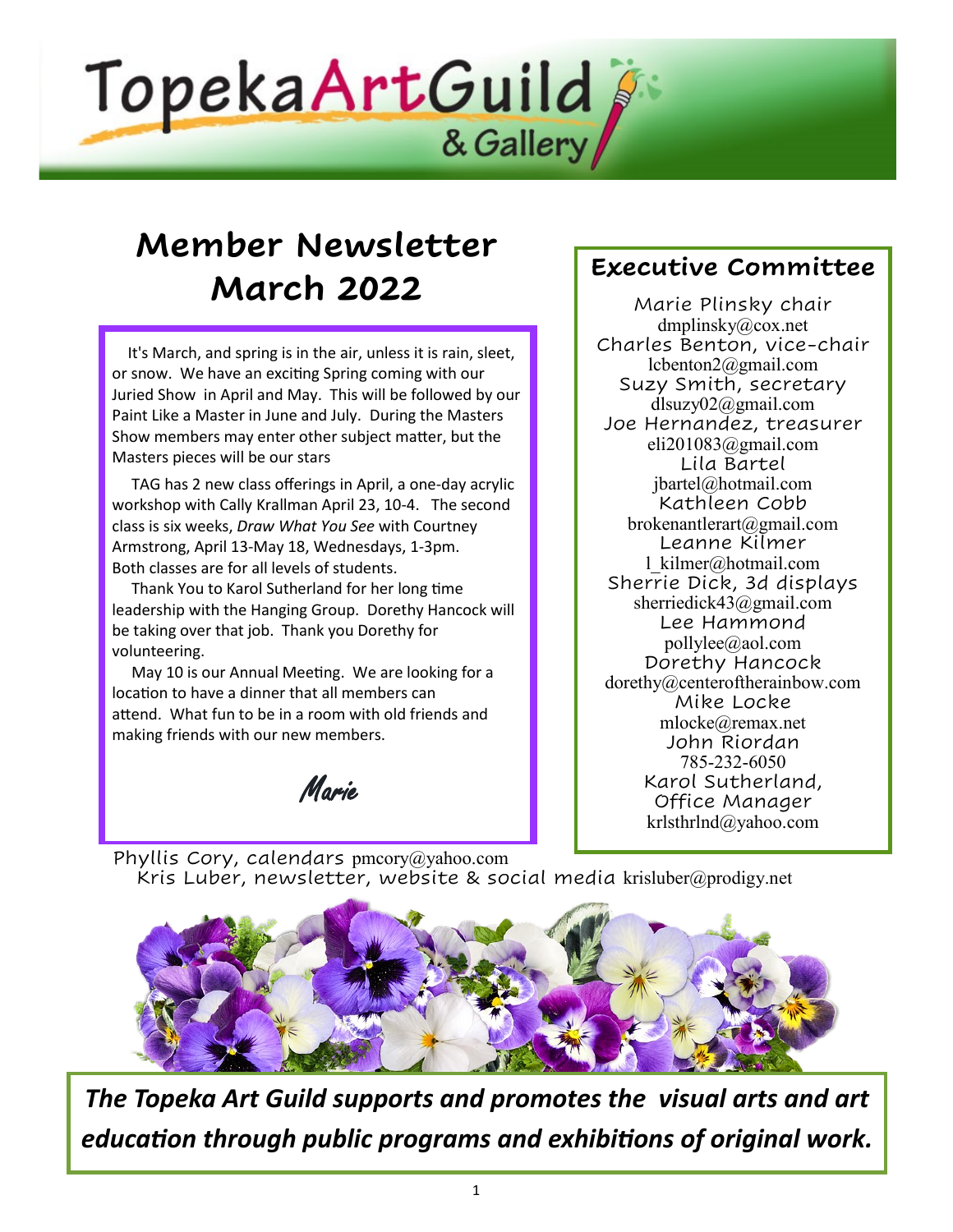#### **Highlights of the March 8, 2022 Executive Committee Meeting**

- Next entry day is Sunday, March 27th for the juried Spring Show. April school of the month: Mater Dei Grade School.
- Cally Krallman will be teaching a workshop on Saturday, April 23.
- Courtney Armstrong will teach a six-week, daytime drawing class beginning Wednesday, April 13.
- A lock box to hold the Gallery key will be installed near the front door. Staffers will be given the combination.
- Naomi Cashman has donated two large paintings to TAG, and Lee Hammond donated a wood drafting table. These items will be raffled off with the proceeds going to TAG.
- Sherrie Dick asked for help in decision-making for gift shop item acceptance.
- The annual meeting will be held Tuesday, May 10, 2022, at 6:00pm. Details to follow on the restaurant.
- New Executive Committee members are needed.
- Next meeting is Tuesday, April 12 at 6 pm.

**Diane Lawrence** and **Kris Luber** have art in the Symphony in the Flint Hills Art Auction opening April 30 in Cottonwood Falls.

**Courtney Armstrong** received the Susan Hayden Award For Distinction in the Heartland Artist Exhibition in Merriam.

Art in the Vestibule at NOTO Art Center for March features the work of TAG member **Lisa LaRue-Baker** (Cherokee Nation). The show will feature her hand-tinted photography on canvas and social collage work. From April 1 through June 10, her gallery, *785 Arts,* is proud to announce the very special show, "Native Tomorrows." The show focuses on the work of Native American youth, from pre-school through university, and from all throughout

Northeastern Kansas. Students represent seven different tribes.

Darla Bostick will be hosting retreats at Ghost Ranch in New Mexico in June and September and her Art Adventure to France in October. Contact her for more information: darlabostick@gmail.com or 940-320-5660.

Lawrence Art Guild's *Art in the Park* will be held September 24 & 25. Applications are open on Zapplication.

Deadline to apply is May 31. https://lawrenceartguild.org/

**Artists who sold in January** Don Berry, Marie Plinsky, Dorethy Hancock, Naomi Cashman, Albo Glass, Becky Drager, Kris Luber and Sherrie Dick Total sales were \$390.

Former member Marcia Meyer died at age 99 on February 20.

Topeka Art Guild website: **[www.TopekaArtGuild.o](topekaartguild.org)rg**

Are you following the Topeka Art Guild on Facebook? **[https://www.facebook.com/TopekaArtGuild](facebook.com/TopekaArtGuild)**



*The views expressed in the art are an expression of the individual artist and not necessarily those of the Topeka Art Guild as an organization.*